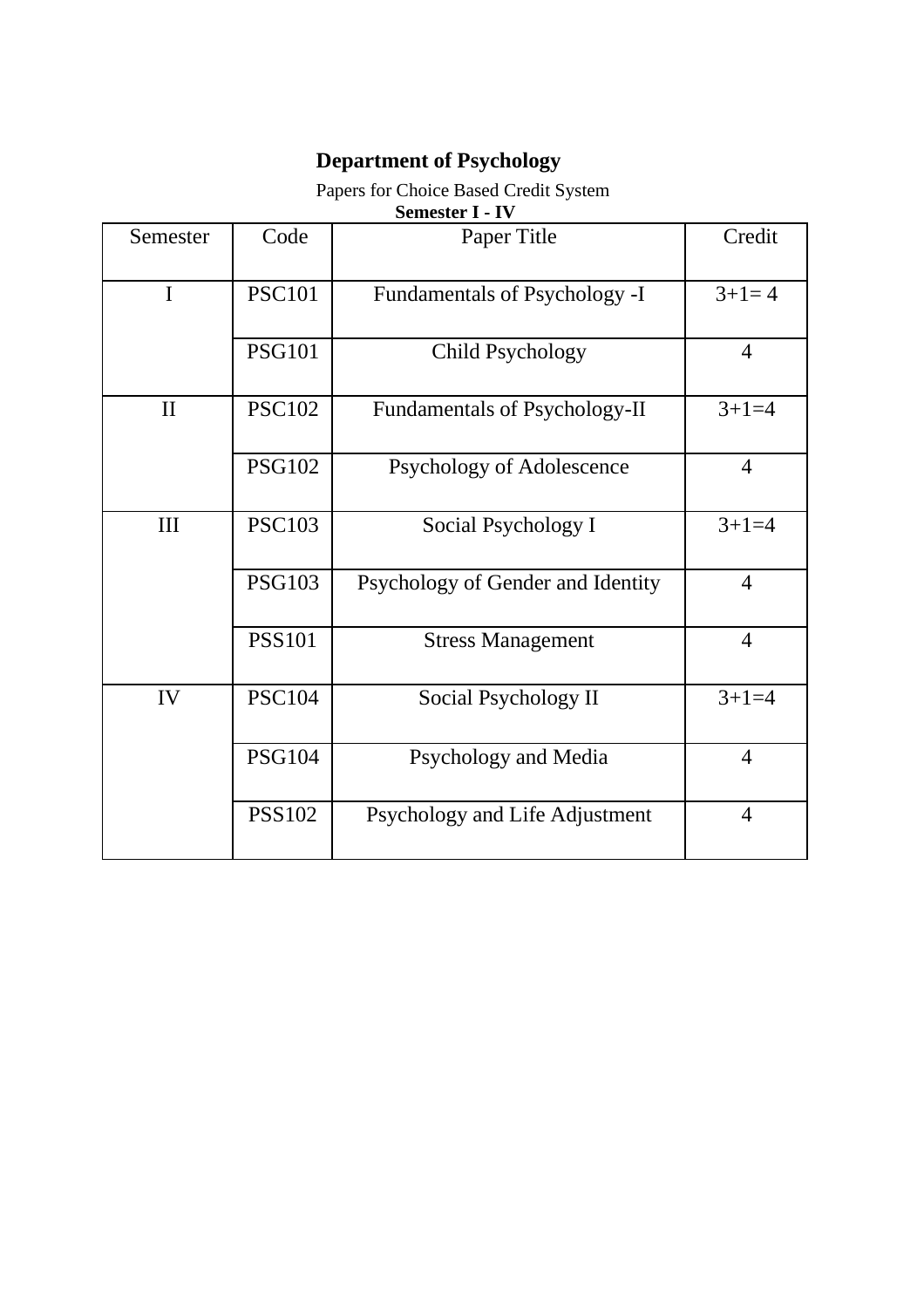## **CBCS T.Y.B.A. PSYCHOLOGY-GENERAL**

Papers for Choice Based Credit System for T.Y.B.A. Psychology commencing in 2019-2020.

**Semester V**: PSC 105 is a compulsory core paper. One discipline specific elective paper will be selected from PSD 101/ PSD 102/ PSD 103/ PSD 104.

Semester VI: PSC 108 is a compulsory core paper. One discipline specific elective paper will be selected from PSD 105/ PSD 106/ PSD 107. However, PSP (Project in Psychology) may be offered in lieu of the discipline specific elective paper in semester VI.

| Semester | Code           | <b>Course Title</b>                | Credit         |
|----------|----------------|------------------------------------|----------------|
| V        | <b>PSC105</b>  | <b>Understanding Psychological</b> | $\overline{4}$ |
|          |                | <b>Disorders</b>                   |                |
|          | <b>PSD101/</b> | Statistics for Psychology/         | $\overline{4}$ |
|          | PSD102/        | Health Psychology/                 |                |
|          | PSD103/        | Educational Psychology/            |                |
|          | <b>PSD104</b>  | Criminal Psychology                |                |
| VI       | <b>PSC108</b>  | Human Resource Management          | $\overline{4}$ |
|          | PSD105/        | Developmental Psychology/          | $\overline{4}$ |
|          | PSD106/        | <b>Treatment of Psychological</b>  |                |
|          |                | Disorders/                         |                |
|          | <b>PSD107</b>  | <b>Community Psychology</b>        |                |
|          | <b>PSP</b>     | Project                            |                |